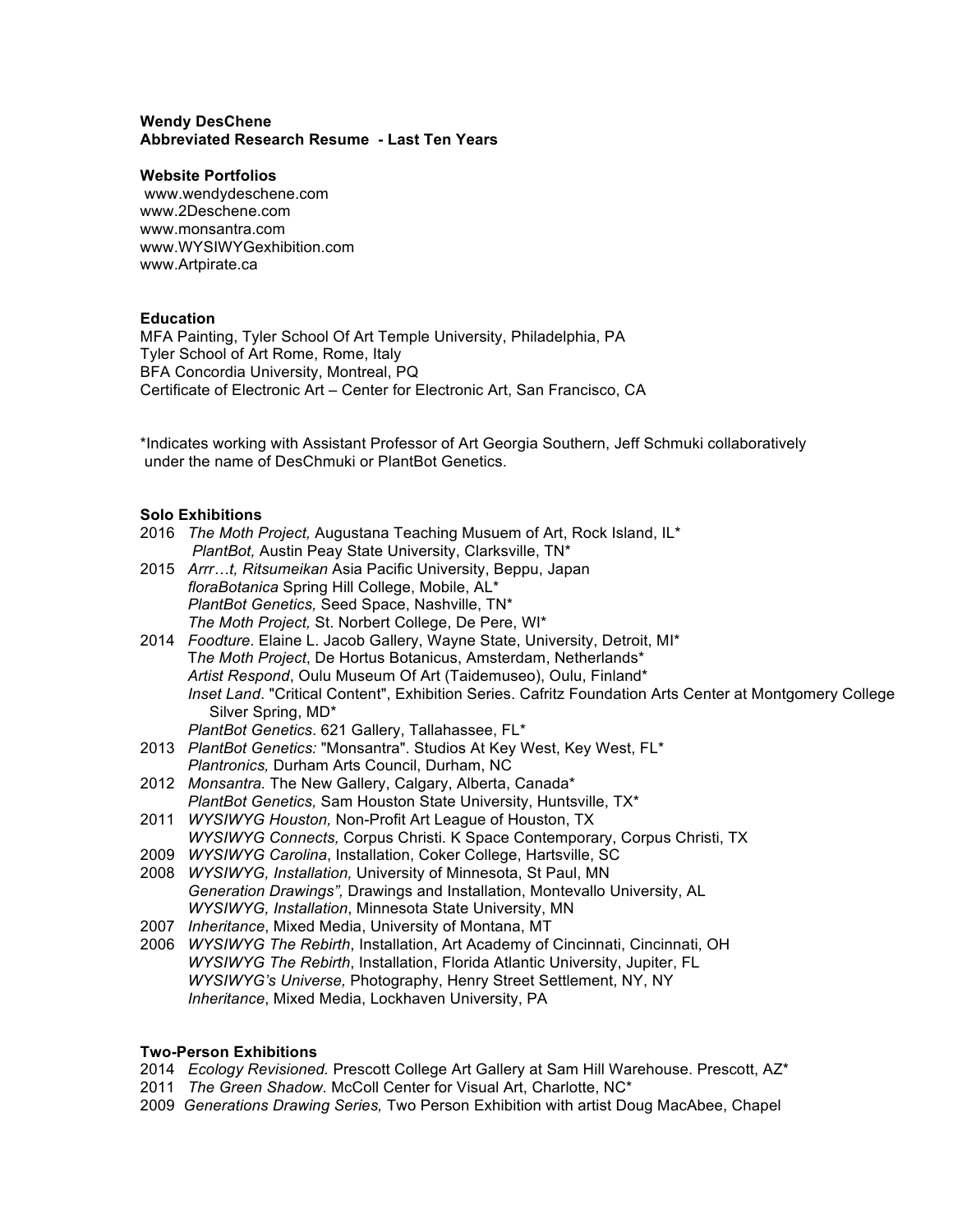Hill Public Library, Chapel Hill, NC

# **Group Exhibitions**

- 2016 *Insecta*. Haber Space at Central Booking, New York, NY *Manchester:RVA Street Art Festival*. Southern States Silos. Richmond, VA *Methodology,* East Stroudsburg, East Stroudsburg, PA 2015 *The Weight of the World: A Contemporary Art Exhibition of Affect and Reason* - ASU Institute for Humanities Research (IHR). Tempe, AZ\* *Sustainability Solutions Festival,* City of Phoenix. Phoenix, AZ *Balance-Unbalance 2015: An International Conference on Water, Climate, and Place* - ASU Galleries. Tempe, AZ\* *ESPACIO ENTER: International Festival of Creativity, Innovation, and Digital Culture.* TEA, Tenerife Espacio de las Artes. Tenerife, Canary Islands\*  *Embodied Place: Observations and Notations.* Sierra Nevada College, Incline Village, NV\* *Auburn University Faculty Show*, Jule Collins Smith Museum of Fine Art, Auburn, AL 2014 *The Institutionalists,* The Drawing Center, New York, NY *Marfa Dialogues/St Louis.* The Pulitzer Foundation for the Arts, PXSTL. St. Louis, MO\*  *Art in Odd Places (AiOP): The Artifacts.* Colonel's Row, Governors Island, New York, NY\* *Entomological*. Roy C. Moore Art Gallery. University of North Georgia, Gainesville, GA\* *The Chuck'A'Luck.* Opening Exhibition Event in Arnhem, Netherlands\* *Hunter/Gatherer,* Truman State University Art Gallery, Kirksville, MO\* *Showcase: The Work of Creative Scholarship*, Auburn University Research Week, Auburn, AL *Sustainability,* Tiffin University, Tiffin, OH\*  *SECAC Members Exhibition,* Sarasota, FL\* *Mediated Realities,* Albright College, Reading, PA\* 2013 *Art in Odd Places 2013: NUMBER,* Greensboro, NC\* *Shine On*, The Hambidge Center for Creative Arts & Sciences, Rabun, GA\* *Westobou Art Festival*, Augusta, GA\* *InLight*, 1708 Gallery, Richmond, VA *Soaring Gardens: The First Ten Years*, Hope Horn Gallery, University of Scranton, Scranton, PA *Mel Chin Opening, with PlantBot Intervention,* McColl Center for Visual Art, Charlotte, NC\* *Showcase: The Work of Creative Scholarship*, Auburn University Research Week, Auburn, AL 2012 *Whale Oil to Whole Foods.* Greene County Council on the Arts, Cornell Extension, Catskills, NY\*  *Whale Oil to Whole Foods Part 2.* Cornell Extension, Agroforestry Resource Center, Acra, NY\* *Plein Air*. Airplane Gallery New York, NY\* *Bushwick Basel*. Bushwich Art District Open Studios, New York, NY\* *Re: Green*, Slippery Rock University, Slippery Rock, PA *Public Trust*, Flux Factory, New York, NY *Ecologies of Food: Past, Present, Future*, Lederer Gallery, SUNY Genesco, Genesco, NY  *Art Takes Times Square*, International Open Invitational Public Exhibition on the LCD Billboards in Times Square New York, NY *PlantBot Genetics*, Billboard Art Project, Atlanta, GA *Auburn Faculty Show*, Jule Collins Smith Museum of Fine Art, Auburn, AL *Showcase: The Work of Creative Scholarship*, Auburn University Research Week Exhibition, Auburn University, Auburn, AL 2011 *E.V.A. (Experimental Video Art)* BachModern Autumn Screening, Salzburg, Austria *Cerebral Departure: Investigations in Contemporary Issues.* SpaceCamp Gallery, Indianapolis, IN\*  *There's No Place Like....* The Renaissance Center, Dickson, TN\* *Digital Checkpoints Exhibition*, Finger Lakes Environmental Film Festival, Ithaca College, Ithaca, NY\* *Edge of Life: Forest Pathology Invitational*. Stephen F. Austin State University, Nacogdoches, TX \* *PlantBot Genetics.* Billboard Art Project, San Bernardino, CA\* *The Billboard Art Project at Reading PA*, The Billboard Art Project, Richmond, VA *International Response To Gulf Oil Disaster*, International Invited Public Exhibition, Big Mud Gallery, Carbondale, IL *Drawing On Alabama*, Biggin Gallery, Auburn, AL
	- *The Inter Connected World*, Various Projects at University of Massachusetts, Amherst, MA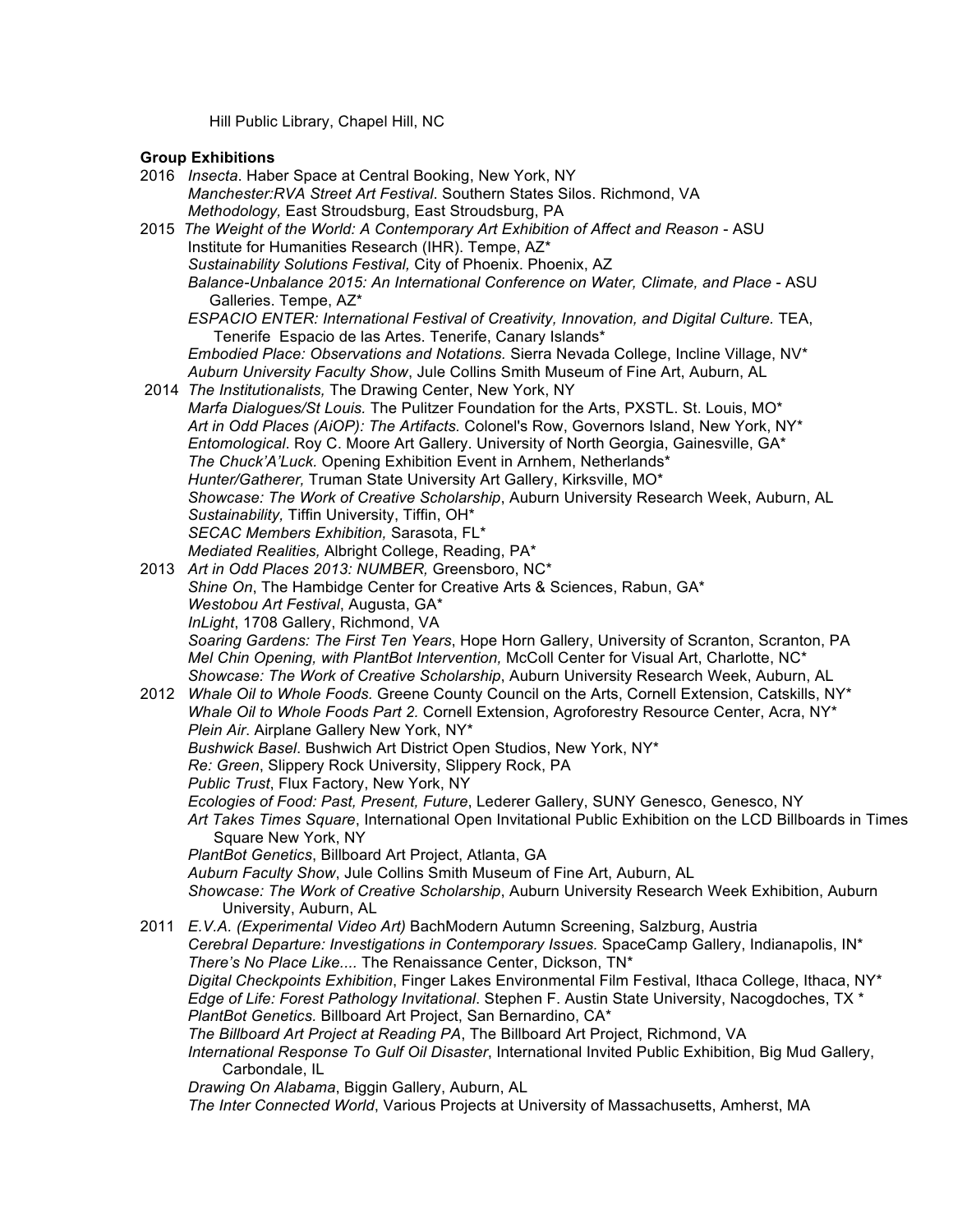*Biennial of Alabama Art,* Johnson Art Center, Johnson, AL *Armory Art Center Alumni Exhibition,* Armory Art Center, West Palm Beach, FL *To Serve Project, National Invited Public Exhibition,* Washington State University, Pullman, WA  *Alabama's Finest*, Gadsden Museum of Art, Gadsden, AL *Collaboration and Innovation (Room 11),* Biggin Gallery, Auburn University, Auburn, AL 2010 *Canadian Landscape*, Agnes Jamieson Gallery, Minden Ontario, Canada *"A Brief History of…",* Two-Minute Film Festival collaboration, Carnegie Museum of Art, Pittsburgh, PA\* *4th Cairo Video Festival,* Goethe Institute, Cairo, Egypt\* *dis.place.ment,* Urban Institute for Contemporary Art (UICA), Grand Rapids, MI\*  *Article 19",* Bridge for Emerging Art, International Center for Art and Design, Albuquerque, NM *InLight Richmond*, International Installation Exhibition, 1708 Gallery, Richmond, VA *Canadian Landscape,* Agnes Jamieson Gallery, Minden Ontario, Canada *New Video Screenings*, The Garage Gallery, San Diego, CA *STRASSENKUNST,* International Juried Exhibition, Artspace, Richmond, VA *The Lens Based Image,* Desotorow Gallery, Inc. Savannah, GA\* *SECAC/MACAA Joint Conference Members Exhibition*, 1708 Gallery, Richmond, VA *The Seed Project,* Elastic Sound & Vision Gallery, Chicago, IL *Rock The Block,* WYEP Public Radio Broadcast Center, Pittsburg, PA *Reset,* Grand Valley University, Grand Rapids, MI *Hambidge Residency Fund Raiser and Performance Event*, Fay Gold Gallery, Atlanta, GA 2009 *Sanlun Yishu Collaborative Project*, Sanlun Galleries, Wang Jing, Beijing, China *The Austerity Cookbook,* The Soap Factory, Minneapolis, MN *SECAC Members Exhibition*, Space 301, Mobile, AL *American Portfolio,* Chemeketa Community College, Salem, OR  *Radius 250,* Mississippi State University. Starkville, MS *Auburn (Faculty Exhibition),* Jules Collins Smith Museum, Auburn, AL *V for Victory*, Ice Box Project Space, Philadelphia, PA *Invented Memories*, Anton Art Center, Mount Clemens, MI *No Seriously: Humor and Happiness in Contemporary Art,* Space 301, Mobile, AL *Linear Thinking,* North Florida Community College of Art, Madison, FL *Painting Invitational*, Berry College, GA *Texas National*, Austen State University, TX *Sweet Escape: Interpreting Freedom in the Modern World*, Gallery RFD, Swainsboro, GA *34.5 SW,* Columbus State Gallery, Columbus, GA 2008 *Think Tank,* Murray State University, Murray, KY *Atlanta Artists Center National Juried Exhibition*, Atlanta, GA *NURTUREart National Juried Benefit Show*, James Cohan Gallery, New York, NY *In Home: In Response*, 3211 Gallery, Baltimore, MD *Collectives and Collaborations*, Gallery RFD, Swainsboro, GA *Unfamiliar Ground - An Exhibition of New and Nontraditional Media*, Gallery RFD, Swainsboro, GA. *Far From Home*, Gallery RFD, Swainsboro, GA *Composting Good and Evil: Redesign for Sanctimonious Sinners,* Outdoor Large Format Billboard \ Screening, North American Goldsmiths Conference, Charlottesville, GA *Cutie Pie*, Curated by University of Tennessee, TN 2007 *Far From Home,* National Juried Show, Gallery RFD, Swainsboro, GA *99 cents*, National Juried Show, Jersey City Museum, NJ *Industrial Identity,* National Juried Show, Gallery RFD, Swainsboro, GA *Texas National,* National Juried Show, Austen State University, TX *Plagiarism and Appropriation*, Gallery RFD, Swainsboro, GA *Explore This,* National Juried Group Show CPS, Washington, DC *The Whimsical Muse*, Manifest Gallery and Drawing Research Center, Cincinnati, OH *Growing Up and Looking Back*, Gallery RFD, Swainsboro, GA *Portraiture and Presence*, Gallery RFD, Swainsboro, GA *Something From Nothing*, International Juried Show, Manifest Gallery, Cincinnati, OH *31st Bradley International*, International Juried Show, Heuser Art Center, Peoria, IL *Instant Headlines,* Gallery RFD, Swainsboro, GA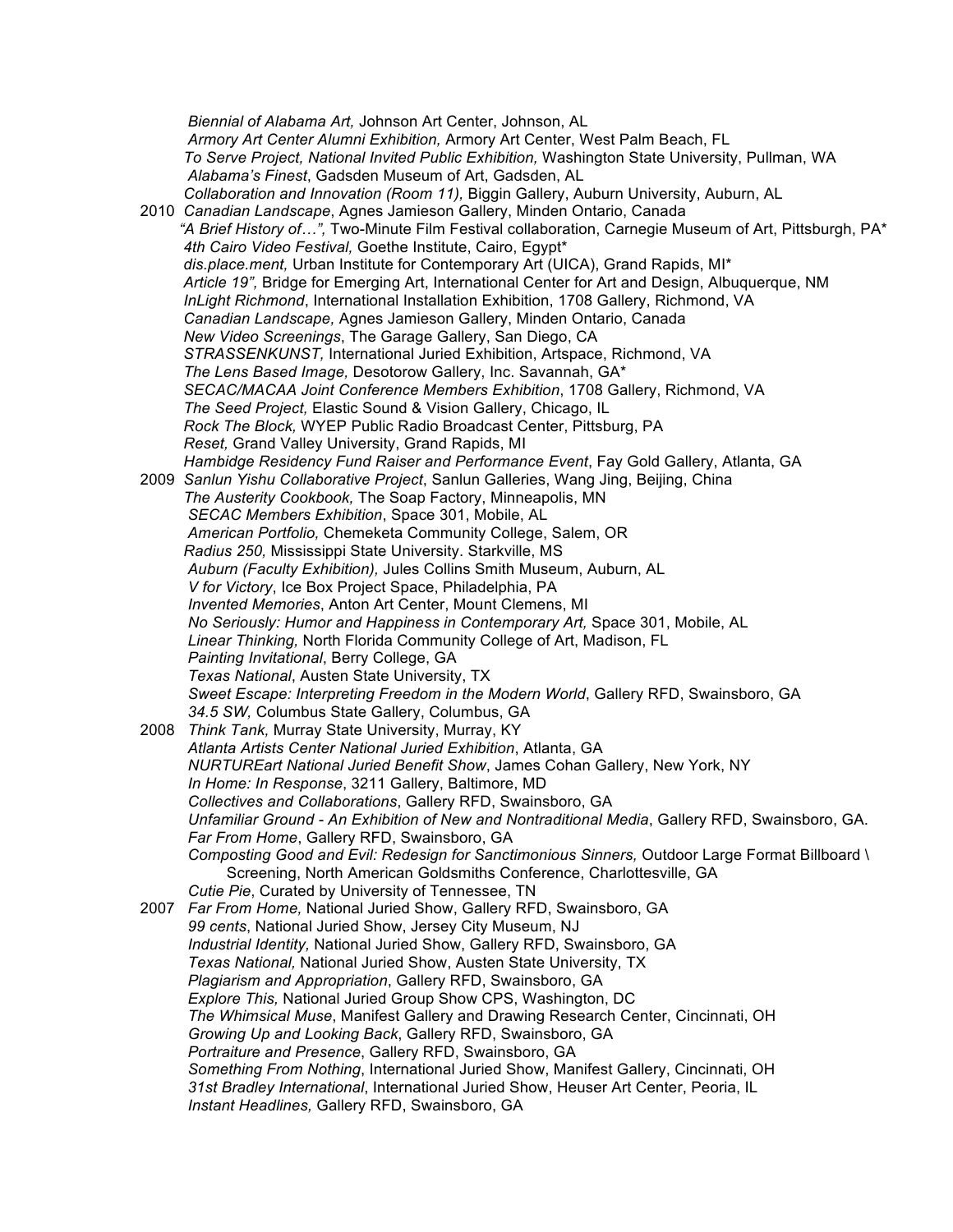2006 *Think Warm*, Group Drawing Show, Tomio Koyama Gallery, Tokyo, Japan *Whimsical Muse*, International Juried Show, Manifest Gallery Cincinnati, OH

### **Artist Residencies / Fellowships**

- 2016 Hambidge Center for Art and Science, Rapun Gap, GA Entomica, Sault Ste Marie, ONT, Canada
- 2015 The Studios Of Key West International Artist Program, Key West, FL Greening the Bay, St Norbert College Pere, WI
- 2014 Kauppilantie KulttuuriKauppila Art Centre Residency, Kauppilantie, Finland Landscape Laboratory at Buitenwerkplaats, Artist in Residency, Amsterdam
- 2013 McColl Center Environmental Artists in Residence, Charlotte, NC Kimmel Nelson Harding Artist Residency, Nebraska City, NE
- 2012 Hafnarborg International Artist Residency, Iceland
- 2011 Atlantic Center For The Arts, New Smyrna Beach, FL I-Park, East Haddam, CT The School of Making and Thinking, Delancey, NY
- 2010 American Academy in Rome, Visiting Artist, Rome, Italy Jentel, Banner, WY Pouch Cove, Newfoundland, Canada
- 
- 2009 I-Park, East Haddam, CT
- 2008 Elsewhere Artist Residency, Greensboro, NC
- 2007 New York Mills Cultural Center, New York Mills, MN Vermont Studio Center, Johnson, VT
- 04 -06 Ora Lerman Soaring Gardens Artist Retreat, Laceyville, PA

#### **Awards**

- 2016 Professional Improvement Leave Auburn University, Auburn, AL Intramural Grant, Auburn University, Auburn, AL
- 2015 SEED Grant Georgia Southern University, Statesboro, GA\* NEA Art Works Grant, Given in Support of Project Through St. Norbert College\*
- 2014 Marfa Dialogues/St. Louis Program Grant. The Pulitzer Foundation for the Arts\* Student Fees Sustainability Grant, Georgia Southern University, Statesboro, GA\*
- 2012 Canada Council of The Arts, Travel Grant
- 2010 State Art Fellowship, Alabama
- 2007 Jerome Fellowship, New York Mills Cultural Foundation, MN Canada Council of The Arts, Travel Grant

## **Lectures, Panels, Workshops, Etc..**

- 2016 Figge Art Museum, Davenport, IA Austin Peay University, Clarksville, TN East Stroudsburg, University, PA, East Stroudsburg, PA SECAC Conference, Roanoke, VA
- 2015 Towards a Better Future. Service to Artist Committee Invitation, College Art Association, NY Ideas in Sight Lecture, Savannah College of Art And Design, Savannah, GA SECAC Conference, Panelist, Pittsburg, PA California University, California, PA Slippery Rock, Slippery Rock, PA Springhill College, Mobile, AL Neville Public Museum, Green Bay, WI St. Norbert College Art Department, De Pere, WI YMCA Summer Camp, Green Bay, WI Mulva Library, De Pere, WI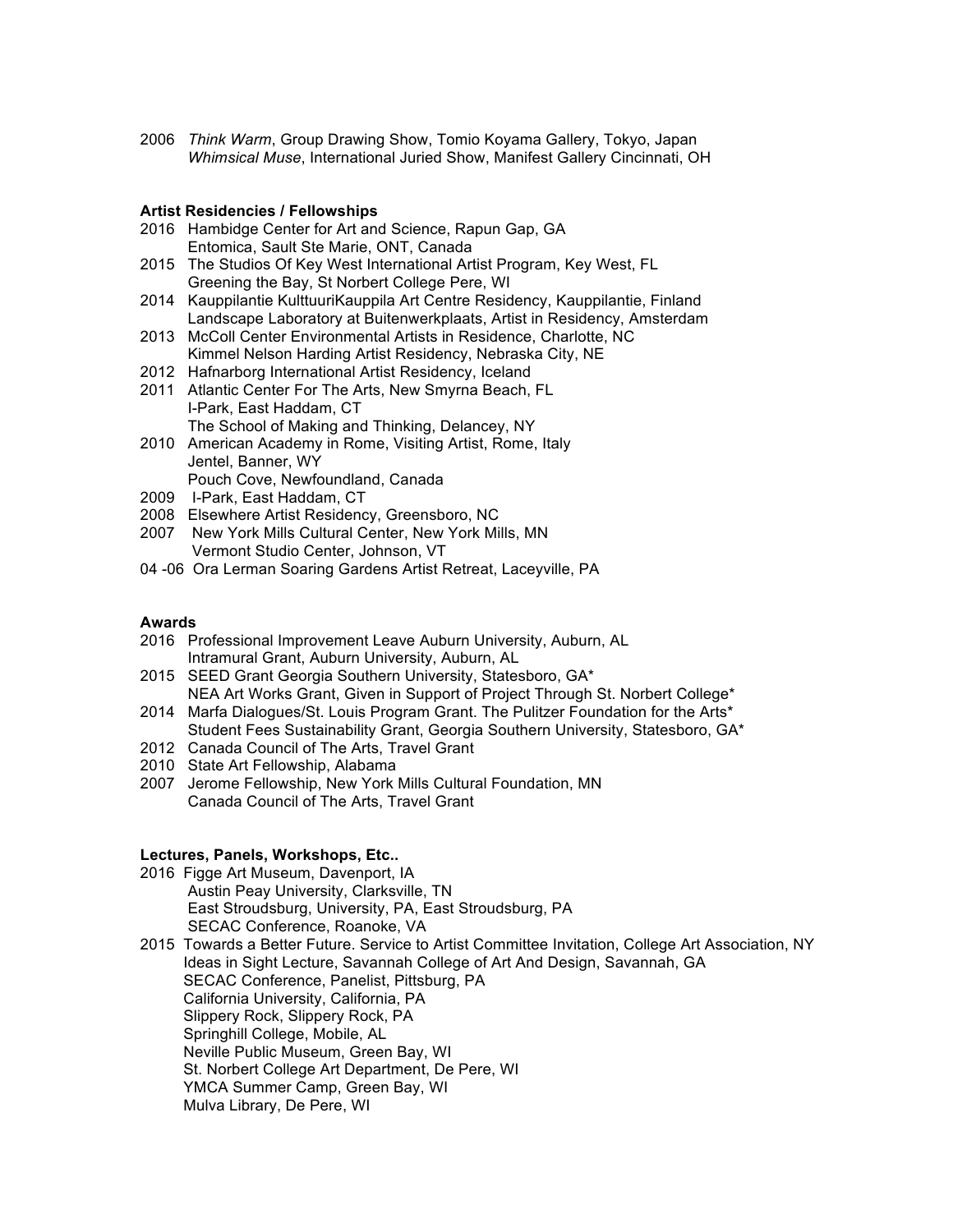Boys and Girls Club, Green Bay, WI Green Bay Botanical Garden, Green Bay. WI Tsyunhehkwa, Oneida Nation Tribal Farm, Oneida. WI Bay Beach Wildlife Sanctuary, Green Bay, WI University of Wisconsin, Green Bay, WI The Art Garage, Green Bay, WI 2014 Long Island University, Long Island, NY Ignite #38 Interactive Lecture, Mediamatic Foundation, Amsterdam, Netherlands Interactive Lecture at Landscape Laboratory at Buitenwerkplaats, Netherlands Environmental Art Biennial of Finland Workshop, Ii, Finland Prescott College, Prescott, AZ St. Edwards University, Austen TX Great Minds Lecture Series, Georgia Southern University, Statesboro, GA Entomological Art Series Workshop / Lecture, University of North Georgia, Gainesville, GA 2013 "We Could Be Heroes", Panel and Lecture. Bringham Young University Museum, UT PlantBot Agricultural Lecture Rotary Club, Nebraska City, NE Moths Meet Artist: Interactive Community ArtLab Event and Lecture, Reedy Creek Nature Preserve, Meckleburg County, NC EcoBot Art Intervention, Workshop and Lecture, Georgia Southern, Statesboro, GA Interactive Lecture and Workshop, Episcopal Day School, Augusta, GA SECAC Conference Panelist, Greensboro, NC Interactive Lecture with ArtLab, Arts and Science Council Summer Camp, Charlotte NC Interactive Community Event, Sense and Science Garden Project First Ward, Charlotte, NC Interactive Community Event, Annual Northwest Community Day, Charlotte, NC Interactive ArtLab Community Event, Discovery Place, Charlotte, NC Interactive ArtLab Community Event, FoodTruck Friday, Common Market, Charlotte, NC Lecture and Workshop, Shalom Park Freedom School, Charlotte, NC 2012 PlantBot Genetics Lecture, The New Gallery, Calgary, Canada PlantBot Genetics Workshop & Lecture. Sam Houston State University, Huntsville, TX PlantBot Genetics Workshop & Lecture. Slippery Rock University, Slippery Rock, PA Panelist, Disrupt This Session, College Art Association Conference, Los Angeles, CA PlantBot Genetics Event, OxBow Meadows Environmental Learning Center, Columbus, GA 2011 Green Shadow Community Art-Making Event, McColl Center for Visual Arts, Charlotte, NC Indiana University, Indiana University, PA 2008 University of Alabama, Tuscaloosa, AL South Eastern College of Art Conference, LA Minnesota State, St Paul, MN Montevallo University, Montevallo, AL 2007 Columbus State University Columbus, GA Blue Sky Project Crystal Lake, IL Critorama, Grand Valley University, Grand Rapids, MI 2006 Mercer Elementary School, Northern, KY Art Academy of Cincinnati, Cincinnati, OH Eastern Kentucky University, Richmond, KY University of Maine, Augustus, ME AUM University, Montgomery, AL Kansas State University, Lawrence, KS Arizona State University, Phoenix, AZ 2005 Lockhaven University, Lockhaven, PA Florida Atlantic University, Boca Raton, FL Laredo Center For the Arts, Laredo, TX

## **Bibliography**

2016 Cullen, Jack. "Our Plants Sing Pop Songs." Quad City Times. Davenport, IA. (Print/Web) Scarmana, Lacy, "The Moth Project Satirically Imagines A World Without Pollinators." WVIK NPR Radio, Mach 31. (Radio)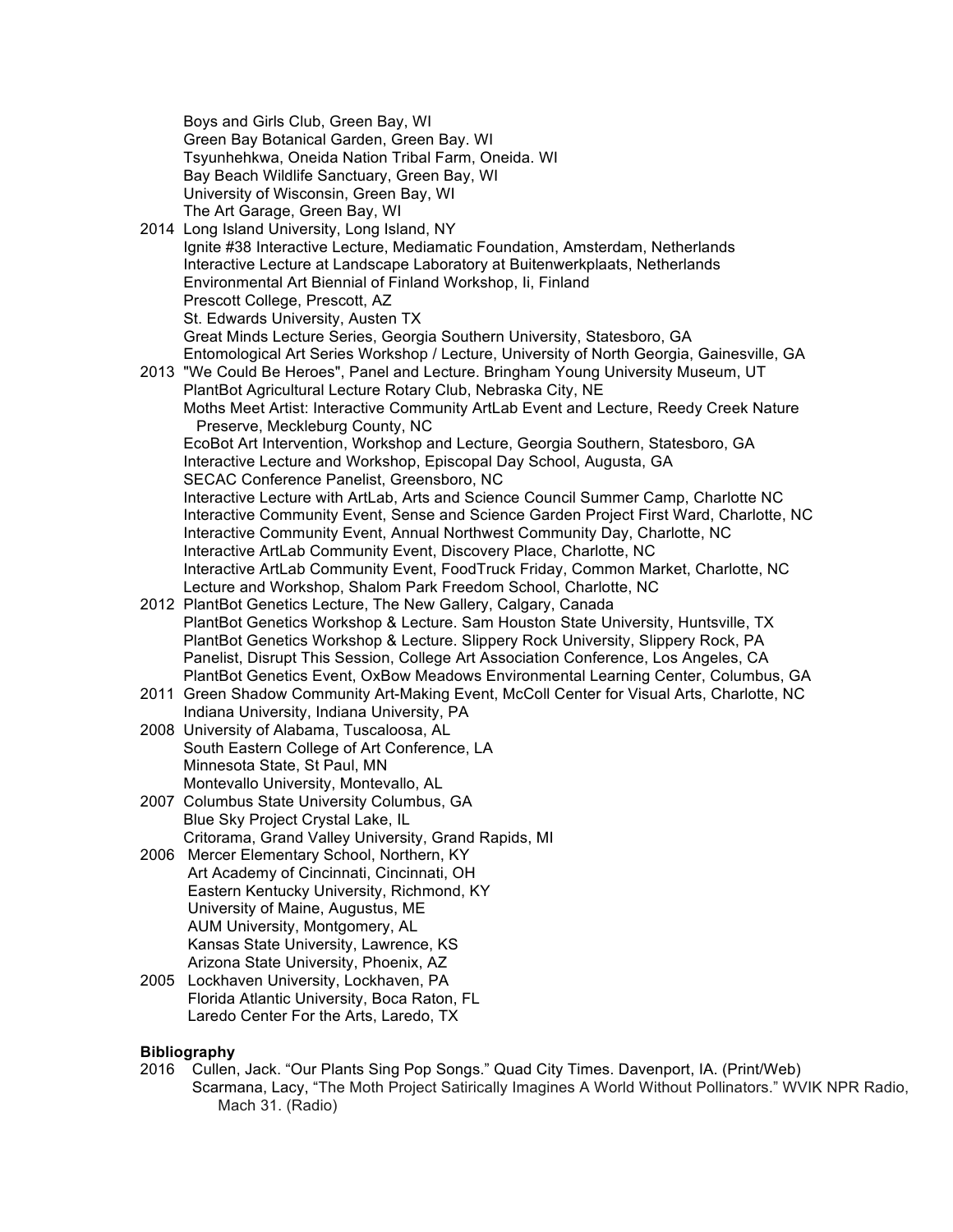Murphy, Michelle, M and Biptiste Lefebvre, "Horror Plants #5". Make8eleive: Art and Culture Magazine. (Web)

2015 McMahon, Todd. "Art Project Aims to Squash Myths About Moths." Green Bay Press Gazette, Green Bay, WI. June 17. Web / Print

Nemelka, Kev. "The Weight of the World: A Contemporary Art Exhibition of Affect, Reason and Sustainability." Print / Catalogue

2014 Buchanan, Christopher. "Georgia Southern Project Highlights Pollinator Decline, Alternatives." WJCL News, Statesboro, September 5th. (Web/ Print) Sarah. "Like a Moth To The Flame, "GSU Presents Insect Attraction." Minutemen Press.

Statesboro GA. Sept. 10. (Web)

Bryant, Scott. "The Moth Project." Statesboro Herald. Sept12. (Print/Web)

Juarez, Frank. "PlantBot Genetics Interview." 365 Artists 365 Days Blog. Sept 13. (Web)

Deyling, Heather. "Wendy DesChene." Contemporary Drawing Blog. September 28th. (Web)

- Black, Skyler. "The Moth Project Comes to GSU." The Georgia Anne, Statesboro,GA. Sept. (Web/Print)
- Oudkerk, Sander. Positieve mot in de Hortus met het 'Moth Project'. AmsterdamFM. Amsterdam, Netherlands. June (Radio)

 Angenent, Joella. "We lokken motten en mensen." Joellaangenent.com. Amsterdam, Netherlands. June. (Web)

"The Institutionalists," The Drawing Center, New York, NY. July. (Print)

- Crysal. "PlantBot Genetics and Scribble Bots." Crystal Writes. May. (Web/Blog)
- Losh, Lynn. "Jacob Gallery Exhibit Pokes Fun at Monsanto." The South End. Detroit. MI. Feb. (Print/Web)
- Hodges, Micheal. "Food Art Plays Off Biotechs Scary Potential." Detroit News, Detroit MI. Feb. (Print/Web)

 Casinelli, Louis. "Foodture: PlantBot Genetics." Detroit Performs. Detroit MI. Feb 23. (Print/Web)

- 2013 Walker-Tome, Kara. "Plantbot Genetics Interview. " GYST Interview Radio/Blog. California. July 18. (Radio/Web)
- 2012 Blair, Jenn. "New Art Exhibit Looks at GMOs." Homestretch Alberta. Canadian Broadcasting Company. May 8th. (Radio)

Mandybura, Cadence. "GMO thought experiments: Monster plantbots invade The New Gallery".

Fast Forward Weekly. Volume 17 No. 24. May 17, 2012. (Print)

McDonald, Roberta. "Monster Mash". This Magazine. July-August, 2012, p. 38-39. (Print) Mattingly, George. "Artists unleash 'PlantBots' on Campus." The Houstonian, April 10, 2012. (Print)

2011 Southern Art Series. "Wendy DesChene an Interview", Primo Media, Atlanta, GA. (Web/Video) Staff Videographer. "WYSIWYG by Wendy DesChene@Art League of Houston", NME Magazine, London, England. (Web/Video)

Olivia Flores Alvares. "WYSIWYG, a site specific community interactive installation by Wendy DesChene" Houston Press. (Print/Web)

- Reese, Elizabeth. "WYSIWYG Exhibition Provides Insight Through Community Collaboration". Mcaller.com. (Web)
- 2010 James, Baird. "PlantBots Pop Up in Italy, France, Korea, The USA and Now St. John's." The Current. St. John's Newfoundland, Canada. May. Print.
	- Dimling-Cochran, Rebecca."Elsewhere Collaborative: Community, Dispersal, and Reciprocity", Art Papers, Atlanta, GA (Print/Web)
	- Kimelman, Molly."UICA Highlights 'Dis.place.ment' Before Its Own Relocation." The Grand Rapids Press. June 12. Print.